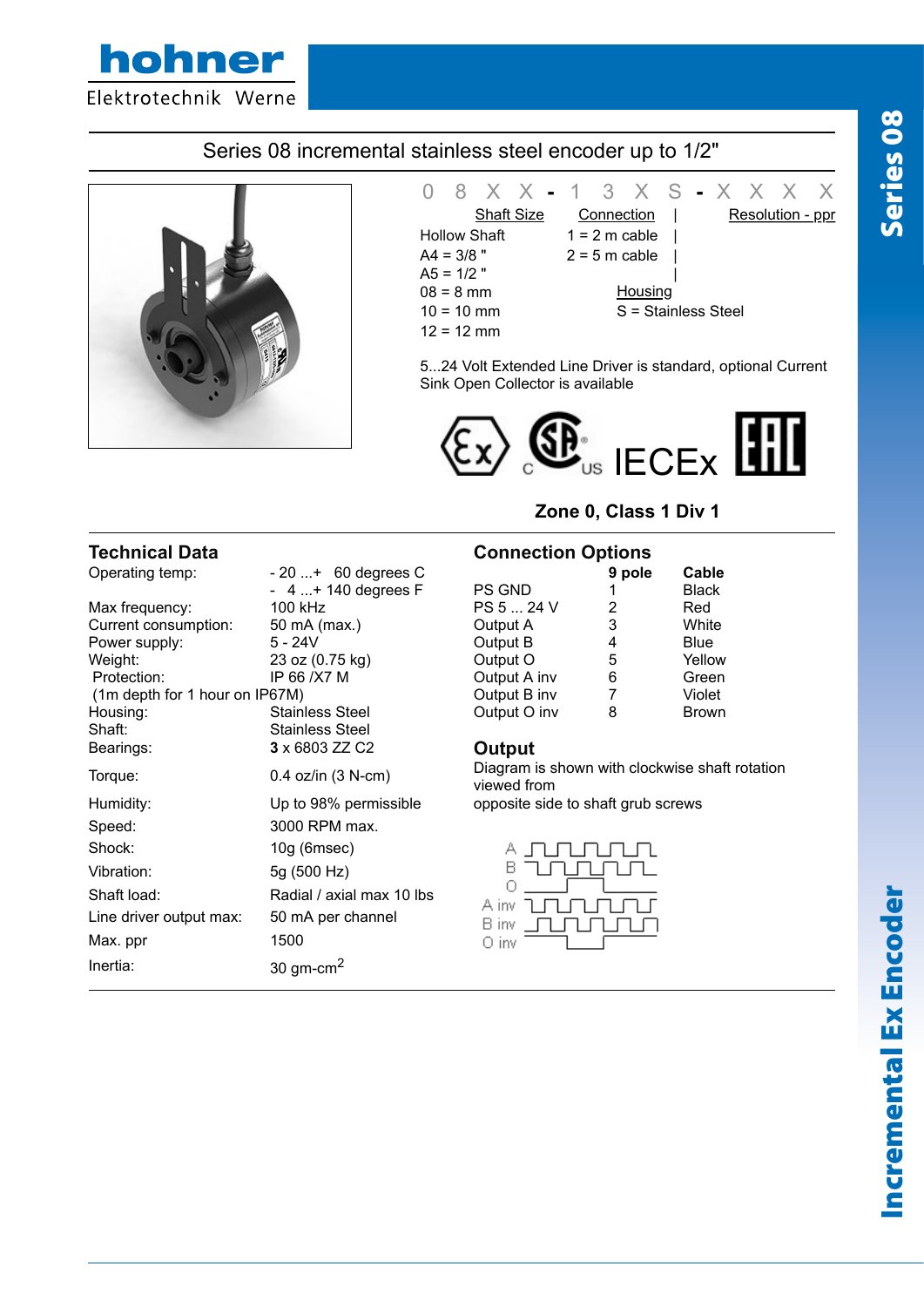



## **Certifications**

To use the encoder in a hazardous area, a safety barrier or galvanic isolator has to be used. Our six channel barrier and isolator work with our encoders. Isolator Data Sheet

IP 67M

ATEX [Certificate] IECEx [Certificate] CSA [Certificate] GOST-CU [Certificate]

### **Mounting Instructions**

Mount the tether on the machine or motor-frame. The tether can be bent to adapt to any surface. This assembly allows the encoder to float and increases the lifetime of the bearings. Connect the encoder as per wiring specifications. Make sure power supply is within the proper voltage and current rating. Encoder can be mounted with the setscrew on the machine side or on the opposite side for either CW or CCW. See datasheet for CW and CCW directions of the outputs.

Technical data for tether: 0.3 mm stainless steel sheet